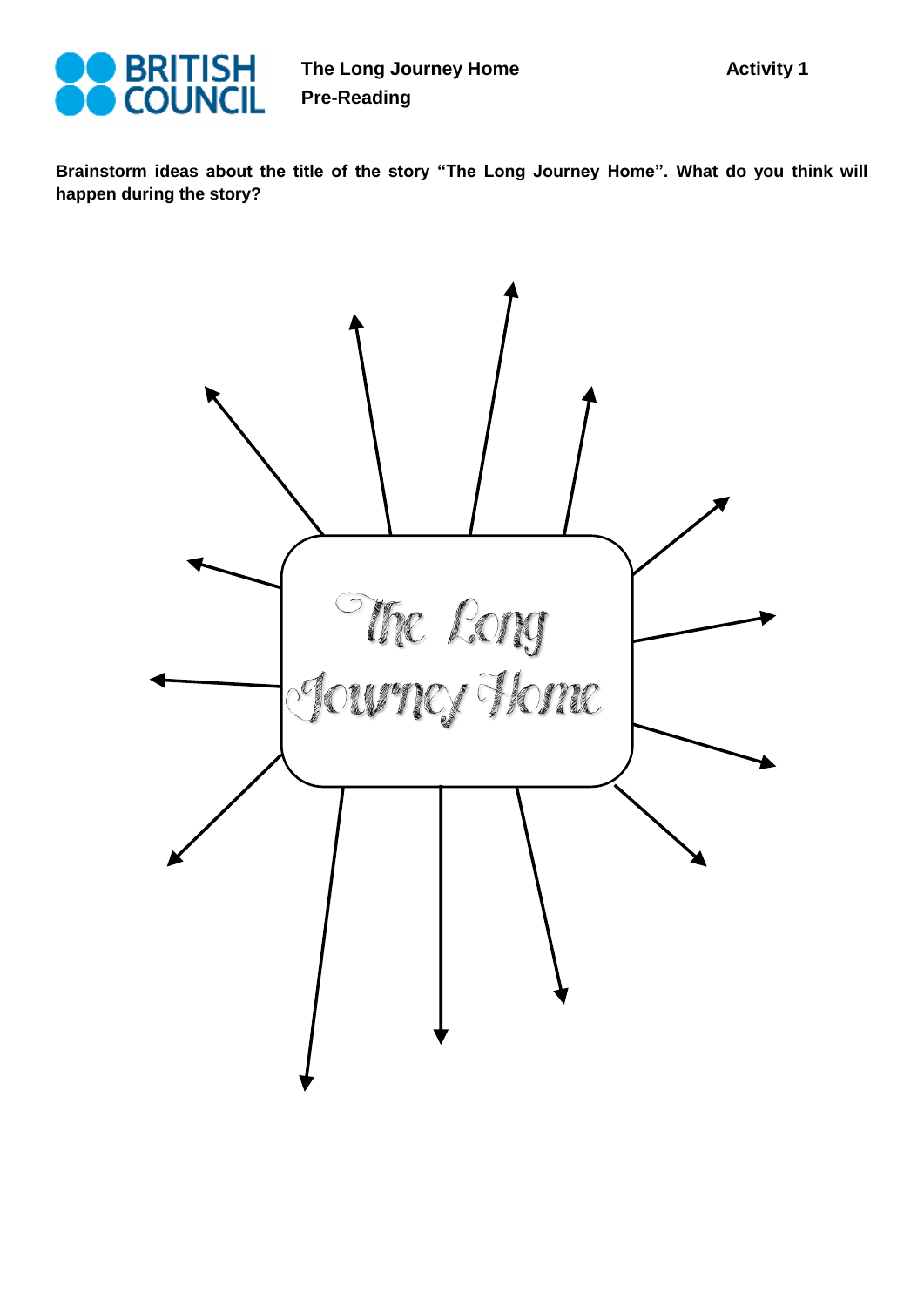

**The Long Journey Home Pre-Reading** 

**Work in pairs. Read the story quickly to find the answer to the questions.** 

| Where does the story take place? | Who are the characters?         |
|----------------------------------|---------------------------------|
|                                  |                                 |
|                                  |                                 |
|                                  |                                 |
|                                  |                                 |
|                                  |                                 |
| What happens in the story?       | When does the story take place? |
|                                  |                                 |
|                                  |                                 |
|                                  |                                 |
|                                  |                                 |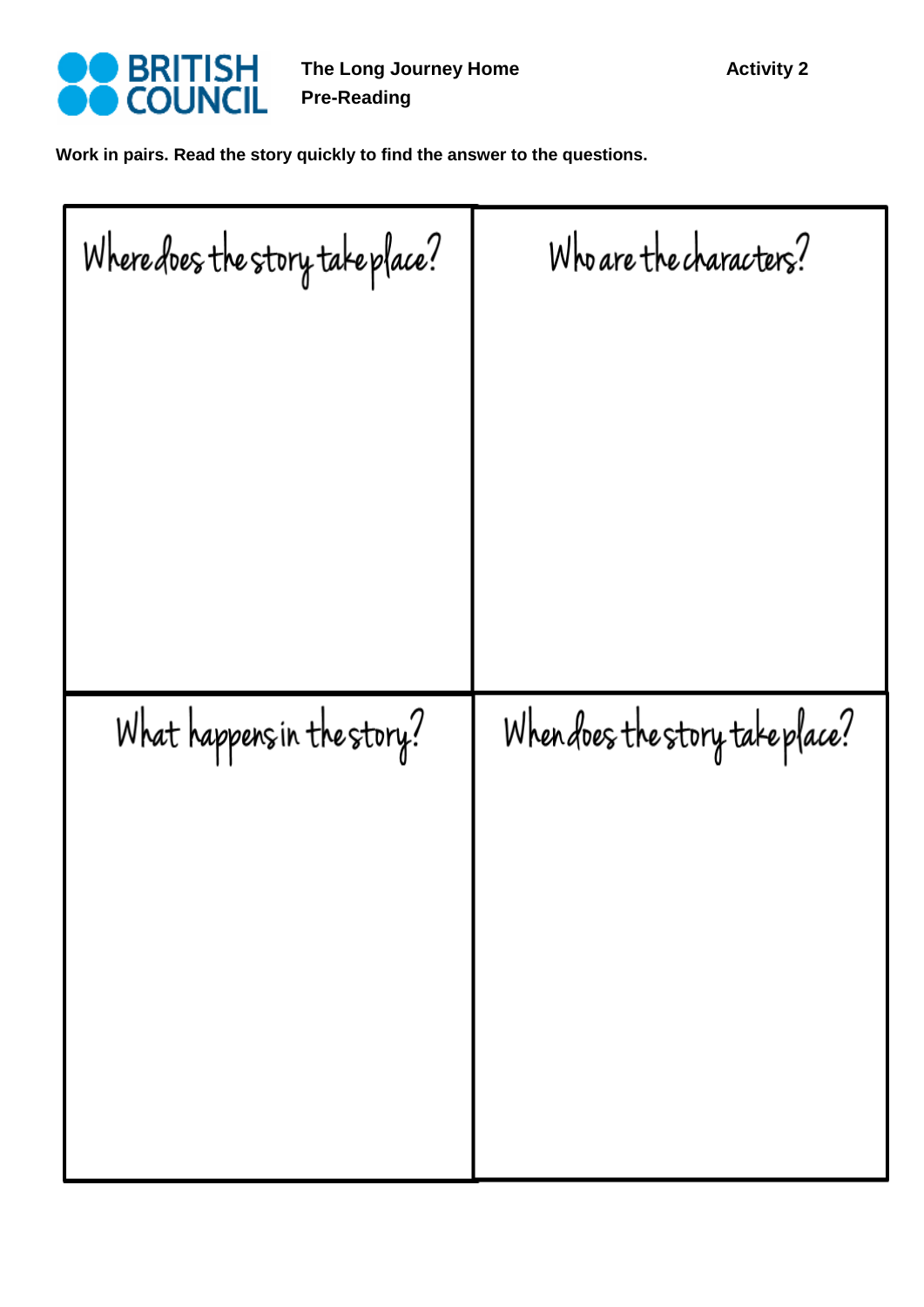

**Read this paragraph from the story and write your guesses about what happens next in the story.** 

## ………

He turned away, and walked sadly towards the square. A ragged beggar sat on a bench. Mehmet felt sorry for him, and wished he could give him some money. He reached into his bag for the apple he had kept for the journey home. He would give that to the old man. He looked across the tracks. The beggar reached down and touched a black bag, then glanced from side to side in a way that reminded Mehmet of a cat, hunting. Mehmet watched from the shadows. He felt as if the beggar was waiting for something…Or for someone.

…………………………………………………………………………………………………………………………………………………………………………

………………………………………………………………………………………………………………………………………………………………………..

…………………………………………………………………………………………………………………………………………………………………………

………………………………………………………………………………………………………………………………………………………………………..

…………………………………………………………………………………………………………………………………………………………………………

………………………………………………………………………………………………………………………………………………………………………..

…………………………………………………………………………………………………………………………………………………………………………

………………………………………………………………………………………………………………………………………………………………………..

…………………………………………………………………………………………………………………………………………………………………………

………………………………………………………………………………………………………………………………………………………………………..

…………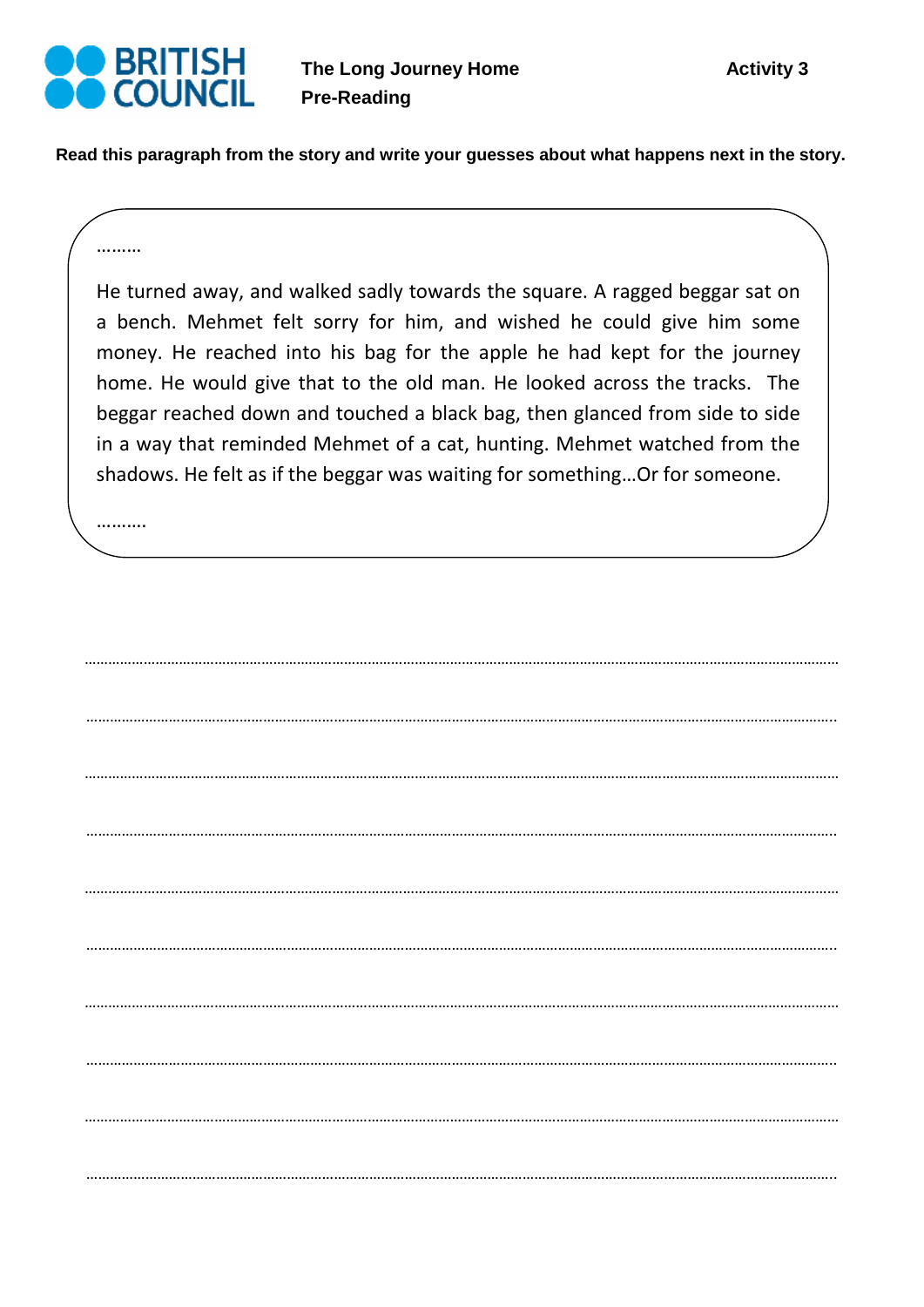

**Work in pairs. Scan the text and answer the first and second questions. After you have read the story, answer the third question.**

| Lydat did I<br>see that I<br>recosnize? |  |
|-----------------------------------------|--|
| 2-what<br>questions do I<br>have?       |  |
| 3.What have I<br>learnt?                |  |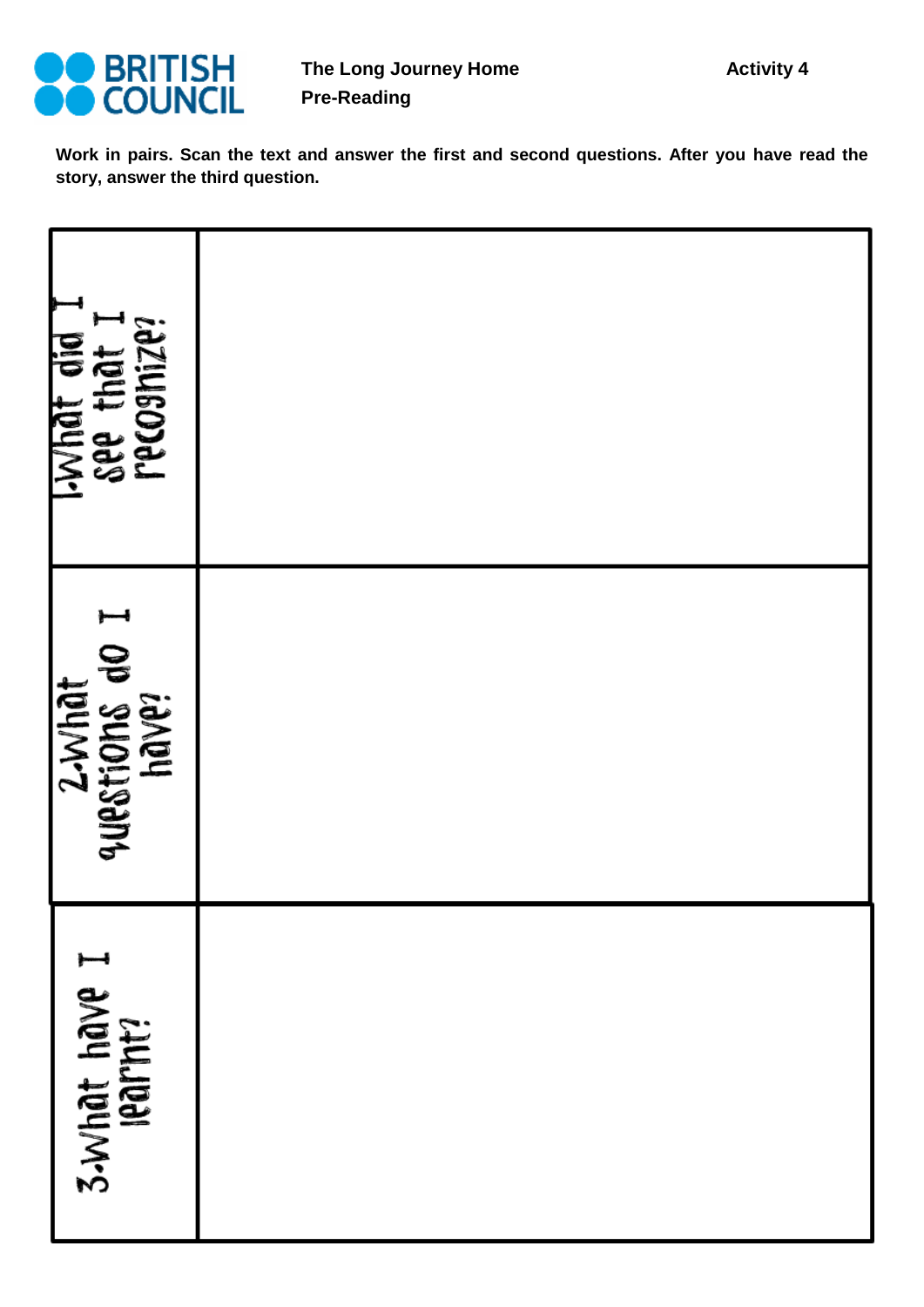

**The Long Journey Home Pre-Reading** 

**Scan the story and complete the graphic representation of it.**

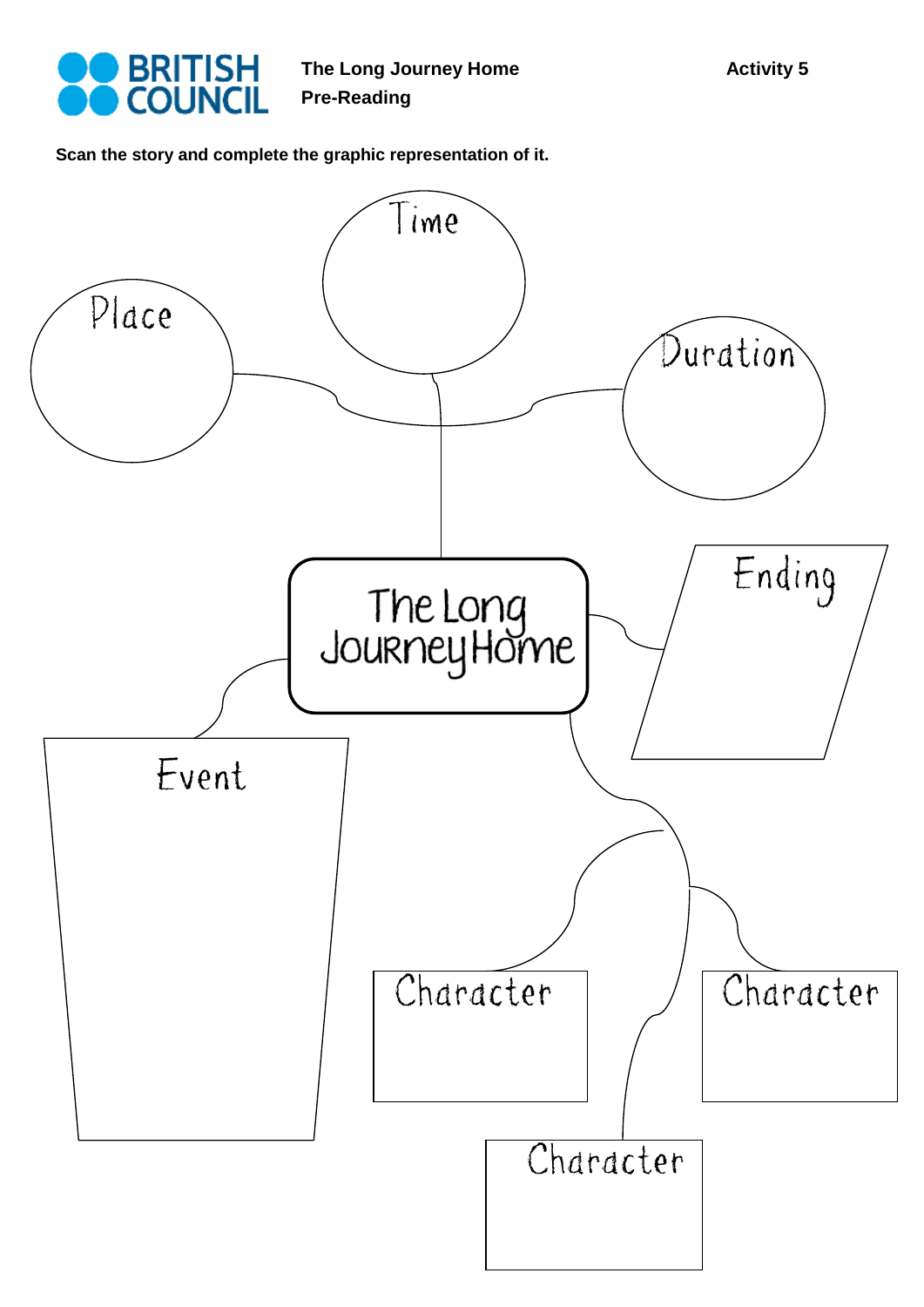

Think about a real or an imaginary journey and write a blog post about it. Use the questions as clues.

> Where did you go? How did you go? Who did you go with? What happened on the way? How long did it take?

| ᆓ | $\begin{array}{c}\n\hline\n\hline\n\hline\n\hline\n\end{array}$ | $\Box$ | $\Box$ | $\Box$ | $\Box$ | ▄▄ | ---- |  |
|---|-----------------------------------------------------------------|--------|--------|--------|--------|----|------|--|
|   |                                                                 |        |        |        |        |    |      |  |
|   |                                                                 |        |        |        |        |    |      |  |
|   |                                                                 |        |        |        |        |    |      |  |
|   |                                                                 |        |        |        |        |    |      |  |
|   |                                                                 |        |        |        |        |    |      |  |

## Put your blog posts on the board / wall. Read the others' posts and

- make comments on at least two posts
- draw a heart on the posts you liked.